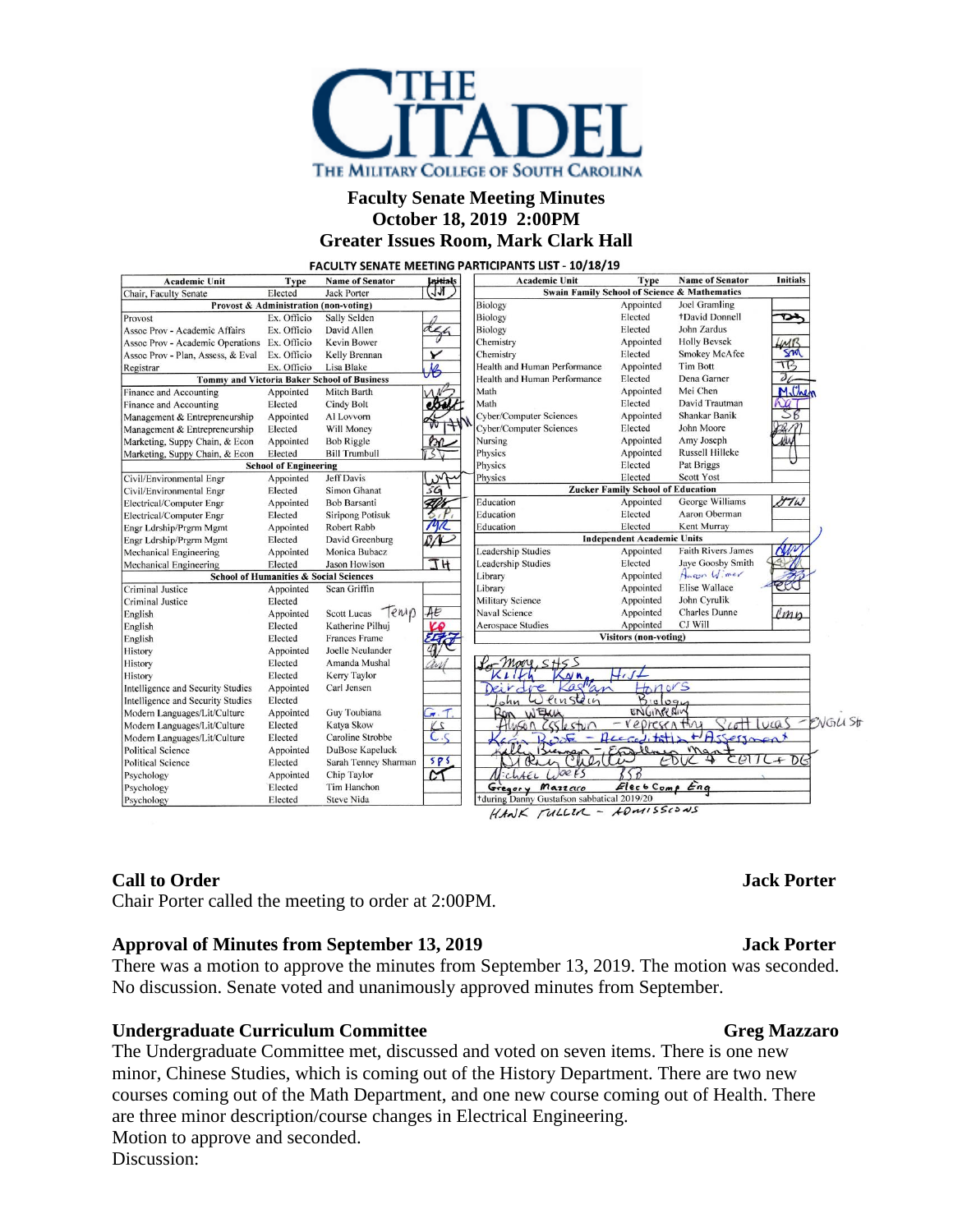David Donnell

- What is different about the Chinese Studies minor and the Far Eastern minor offered already.
- Dean Mike Weeks
	- We asked for a Chinese Studies minor for our Business students that are interested in China; this allows them to study at a deeper level and a specific culture. This minor will have business courses included in it. The Asian Studies minor offers Japanese, Chinese and Korean and are not offered regularly.

There was a comment concerning the perspective of the student—there could be confusion seeing these both listed in a catalog. Why can't business be rolled into the existing Asian Studies minor? Is that an option?

Dean Weeks

- I would suggest maybe removing the Asian Studies minor to alleviate any confusion. Our business students don't need the other things that that minor offers.
- Keith Knapp
	- The school decided to hire a full-time Professor of Chinese, and we also have three experts in Chinese-myself in History, Michael Sun in Political Science, and Tiffany Tsai in Modern Languages. This century will be the Chinese Century. It behooves all of our students to understand China. Learning Chinese is a very difficult and long-term process. Students that just have a general interest in China can take the Asian Studies minor.
- Dean Bo Moore
	- We have received the third consecutive Grant from the Department of Defense to support development of military officers.
- Katja Pilhuj
	- We do have a few students that are fulfilling the East-Asian Studies minor with the Japanese program at College of Charleston, so we would like to keep the East-Asian part for those students.

Senate voted: Unanimously passed, motion carried.

Greg Mazzaro: Question on behalf of the Committee: Are the Strand Courses and the freshmen seminar courses under the purview of our committee?

David Allen said after the pilot, it will come to the Undergraduate Curriculum Committee with proposals for all the strand classes. Freshmen Seminars have been approved, Strand Classes will be coming in February.

# **Graduate College Committee Al Lovvorn/Simon Ghanat**

Proposing to add an additional elective course to the Masters of Science in Project Management called Agile Project Management. This is a different methodology approach for Project Management and our students are asking for it. Motion to approve and seconded.

No discussion.

Senate voted: Unanimously passed, motion carried.

# **Swain School of Nursing Tenure and Promotion Policy Revision Amy Joseph**

# We are requesting a minor change in our Tenure and Promotion Policy. The college has a clause where new faculty have been given credit towards tenure to skip the  $2<sup>nd</sup>$  year Probationary Review and go to the  $3<sup>rd</sup>$  year. We are asking to include that in our policy.

Motion to approve and seconded.

No discussion.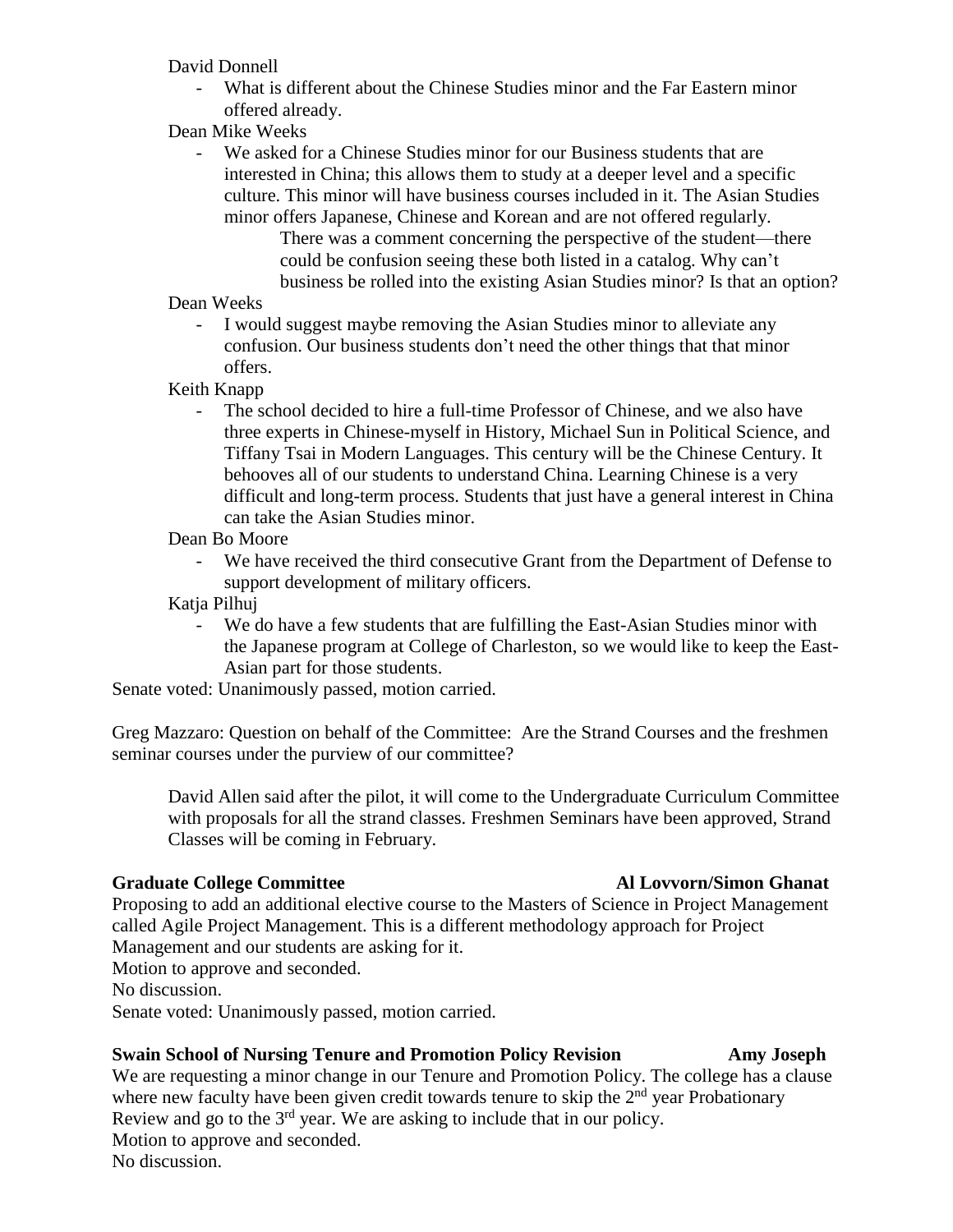Senate voted: Unanimously passed, motion carried.

### **Tommy and Victoria Baker School of Business Al Lovvorn**

We brought before you at the last meeting the Tenure and Promotion Policies for the three departments. This is a Post Tenure Review Policy for each of the three departments in the Baker School of Business. We have taken the standing Baker School of Business PTR policy and created three documents, one for each department. There are no other changes to the previously approved document.

Motion to approve all three policies as a package and seconded. No discussion.

Senate voted: Unanimously passed, motion carried.

# **2019 Citadel Experience and Athlete Exit Survey Results Lisa Pace**

This survey began in 1995. It is administered in the spring of every year and this year is slated for April 01-10. With the backing of the Commandant, we are able to use the TAC officers for reminders as part of their daily announcements during that time. We pull all students with pending graduation status and student athlete-type of cadets. We had 350 students that completed the survey. It takes 15-30 minutes to complete. There is a section for athletes and for majors with accreditation status.

An overview of survey questions, results and answers followed.

# **Update on Online Policies-Information Only Diana Cheshire**

Diana Cheshire briefed the Senate on some issues that are related to Accreditation, Federal Financial Aid Policy and other mandates.

- Proctoring: In February of 2018, we initiated an Online Policy and developed a handbook. There are two different places where proctoring is mentioned in it. We need to update the language because it is too vague. We are looking at proctoring services and there will be an online proctoring option. This is a requirement. The word authentication also is too vague. We need to verify that the student taking a closed-book exam is the student enrolled in the course. This will most likely happen once we convert to Canvas. It is a requirement to have a process to authenticate.
- Revised attendance policy: We have an obligation by the Federal Government to follow the regulations. Students must get aid they have earned. Online student courses are audited for Federal Policy of Financial Aid for attendance. Attending in an online class is not considered just logging in, but rather it is participation. We define participation in ways such as doing an assignment and posting comments on a discussion board. We need to track students that are enrolled online, as well as face-to-face, but not attending.
- Administrative Withdrawal: We will be working on a policy. Students cannot get an F for not attending. It is a violation of the Federal Student Aid policy. An earned grade is a W or an F, an unearned grade is a UW or UF (student did not finish the course). It is a way to track them for Financial Aid if we get audited. This policy is for online. We are working on a policy for face-to-face.

Lisa Pace

- Canvas will give reports that pull these students.

Diana Cheshire

- Yes, but it is the faculty's responsibility to notice them.

David Allen

- In the event of a medical situation, there is an excused versus unexcused absence. David Greenburg

- Who watches videos of students taking a proctored exam to observe for cheating?